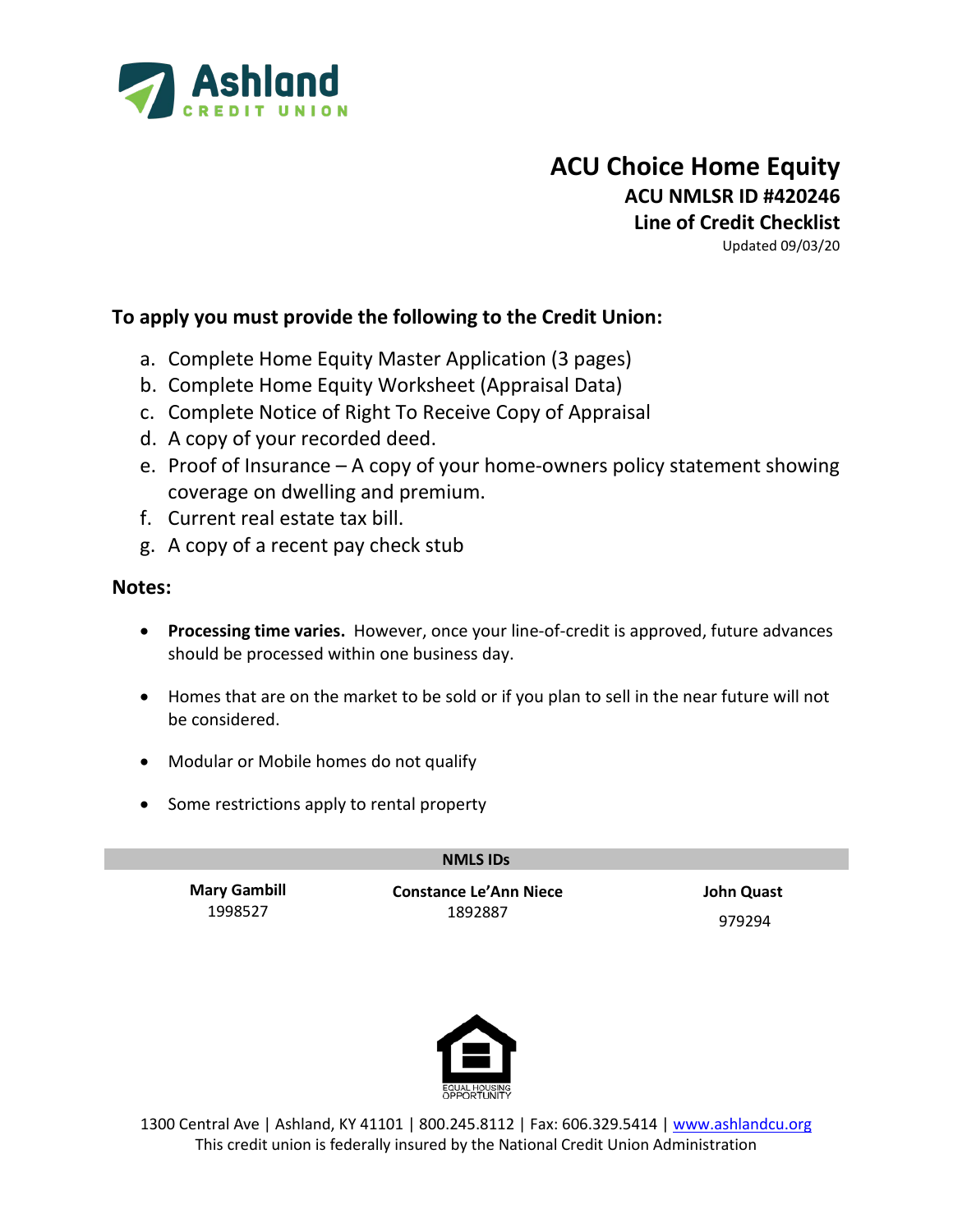

**Ashland Credit Union** P.O. Box 391/1300 Central Avenue Ashland, KY 41105 **UNION** (800) 245-8112 • Fax (606) 329-5414 www.ashlandcu.org • E-Mail: help@ashlandcu.org NMLS/ \_\_\_\_ LICENSE ID\_\_\_\_\_\_\_\_\_\_\_\_

#### **Master Application**

Must be Completed in Ink.

#### **NOTICE TO MARRIED APPLICANTS:**

| LOAN ORIGINATOR NAME AND NMLS/<br><b>Ashland Credit Union - NMLS 420246</b> |                             | <b>LICENSE ID</b>                                                                                                                                                                                                                                                                                                                                                                                                                                                                                                                                                                                                         |       |                                        |                                             | <b>Account Number</b>             |                      |
|-----------------------------------------------------------------------------|-----------------------------|---------------------------------------------------------------------------------------------------------------------------------------------------------------------------------------------------------------------------------------------------------------------------------------------------------------------------------------------------------------------------------------------------------------------------------------------------------------------------------------------------------------------------------------------------------------------------------------------------------------------------|-------|----------------------------------------|---------------------------------------------|-----------------------------------|----------------------|
| I/We Would Like a Loan of                                                   |                             | For the Following Purpose                                                                                                                                                                                                                                                                                                                                                                                                                                                                                                                                                                                                 |       |                                        |                                             | Security Offered                  |                      |
|                                                                             |                             |                                                                                                                                                                                                                                                                                                                                                                                                                                                                                                                                                                                                                           |       | <b>CHECK TYPE OF CREDIT REQUESTED</b>  |                                             |                                   |                      |
|                                                                             |                             | <b>Individual Credit:</b> Complete sections A, B, D, and E if only the applicant's income is considered for loan approval.<br>Complete sections $A, B, C, D$ , and $E(1)$ if your co-applicant's income is also considered for loan approval; (2) if you reside in a<br>Community Property State; (3) if you are relying on property located in a Community Property State as a basis for repayment of the credit<br>requested; or (4) if you are an Alaska resident subject to a community property agreement or community property trust. Community<br>Property States include: AZ, CA, ID, LA, NM, NV, TX, WA, and WI. |       |                                        |                                             |                                   |                      |
| Joint Credit:                                                               |                             | Complete sections $A, B, C, D$ , and $E$ if your co-applicant will be contractually liable for repayment of the loan and initial below:<br>We intend to apply for joint credit.                                                                                                                                                                                                                                                                                                                                                                                                                                           |       | (Applicant Initials)                   |                                             | (Co-Applicant Initials)           |                      |
|                                                                             |                             |                                                                                                                                                                                                                                                                                                                                                                                                                                                                                                                                                                                                                           |       | APPLICANT'S PERSONAL INFORMATION       |                                             |                                   |                      |
| CREDIT, OR IF YOU LIVE IN A COMMUNITY PROPERTY STATE.                       |                             | PLEASE COMPLETE ONLY IF YOU ARE APPLYING FOR JOINT CREDIT, SECURED                                                                                                                                                                                                                                                                                                                                                                                                                                                                                                                                                        |       | Last Name                              |                                             | First Name                        | Initial              |
| Married<br>Unmarried<br><b>Present Street Address</b>                       | Separated                   | City                                                                                                                                                                                                                                                                                                                                                                                                                                                                                                                                                                                                                      |       |                                        | State                                       | Zip                               | How Long?            |
| Previous Street Address (If present address less than two<br>years)         |                             | City                                                                                                                                                                                                                                                                                                                                                                                                                                                                                                                                                                                                                      |       |                                        | State                                       | Zip                               | How Long?            |
| Social Security Number                                                      | Date of Birth               | Home Phone Number                                                                                                                                                                                                                                                                                                                                                                                                                                                                                                                                                                                                         |       | Driver's License Number and<br>State   |                                             | Ages of Dependents                |                      |
|                                                                             |                             |                                                                                                                                                                                                                                                                                                                                                                                                                                                                                                                                                                                                                           |       | <b>INFORMATION REGARDING APPLICANT</b> |                                             |                                   |                      |
| Present Employer's Name and Address                                         |                             | City                                                                                                                                                                                                                                                                                                                                                                                                                                                                                                                                                                                                                      |       |                                        | State                                       | Zip                               | Date Employed        |
| Occupation                                                                  |                             | Supervisor's Name                                                                                                                                                                                                                                                                                                                                                                                                                                                                                                                                                                                                         |       |                                        | Work Phone & Extension                      | Monthly Take Home Pay<br>\$       |                      |
| Previous Employer's Name and Address                                        |                             | City                                                                                                                                                                                                                                                                                                                                                                                                                                                                                                                                                                                                                      | State | Zip                                    | How Long?                                   | Occupation                        |                      |
| Real Estate Owned and Address (Include Home)                                |                             |                                                                                                                                                                                                                                                                                                                                                                                                                                                                                                                                                                                                                           |       |                                        |                                             | Date Purchased                    | Purchase Price<br>\$ |
| credit requested. If listed, verification may be requested.                 |                             | OTHER INCOME NOTICE: Do not list alimony, child or spousal support or separate maintenance payments unless you wish them considered as a basis for repayment of the                                                                                                                                                                                                                                                                                                                                                                                                                                                       |       | Source of Other Income                 | Amount<br>\$                                | <b>Total Monthly Income</b><br>\$ |                      |
|                                                                             |                             | INFORMATION REGARDING [ ] CO-APPLICANT [ ] NON-APPLICANT SPOUSE/OTHER [ ] GUARANTOR                                                                                                                                                                                                                                                                                                                                                                                                                                                                                                                                       |       |                                        |                                             |                                   |                      |
| Last Name                                                                   |                             | <b>First Name</b>                                                                                                                                                                                                                                                                                                                                                                                                                                                                                                                                                                                                         |       | Initial                                | Date of Birth                               | Social Security Number            |                      |
| <b>Street Address</b>                                                       |                             | City                                                                                                                                                                                                                                                                                                                                                                                                                                                                                                                                                                                                                      | State | Zip                                    | Home Phone Number                           | Driver's License Number and State |                      |
| Present Employer's Name and Address                                         |                             | City                                                                                                                                                                                                                                                                                                                                                                                                                                                                                                                                                                                                                      |       |                                        | State                                       | Zip                               | Date Employed        |
| Occupation                                                                  |                             | Supervisor's Name                                                                                                                                                                                                                                                                                                                                                                                                                                                                                                                                                                                                         |       |                                        | Work Phone & Extension                      | Monthly Take Home Pay<br>\$       |                      |
| credit requested. If listed, verification may be requested.                 |                             | OTHER INCOME NOTICE: Do not list alimony, child or spousal support or separate<br>maintenance payments unless you wish them considered as a basis for repayment of the                                                                                                                                                                                                                                                                                                                                                                                                                                                    |       | Source of Other Income                 | Amount<br>\$                                | <b>Total Monthly Income</b><br>\$ |                      |
|                                                                             |                             |                                                                                                                                                                                                                                                                                                                                                                                                                                                                                                                                                                                                                           |       |                                        | <b>FINANCIAL INFORMATION AND REFERENCES</b> |                                   |                      |
| Name of Bank or Other Financial Institution                                 |                             | City                                                                                                                                                                                                                                                                                                                                                                                                                                                                                                                                                                                                                      |       | State                                  | Zip                                         | Type of Account<br>Checking       | Savings<br>Loan      |
| Name of Relative<br>Not Living with<br>You.                                 | Name (Last, First, Initial) | <b>Present Address</b>                                                                                                                                                                                                                                                                                                                                                                                                                                                                                                                                                                                                    | City  | State                                  | Zip                                         | Phone Number                      | Relationship         |
| Personal Reference<br>Not Related to You                                    | Name (Last, First, Initial) | <b>Present Address</b>                                                                                                                                                                                                                                                                                                                                                                                                                                                                                                                                                                                                    |       | City                                   | State                                       | Zip                               | Phone Number         |

**CONTINUE APPLICATION ON PAGES 2-4 - SIGN PAGE 2 OF THE APPLICATION BEFORE SUBMITTING.**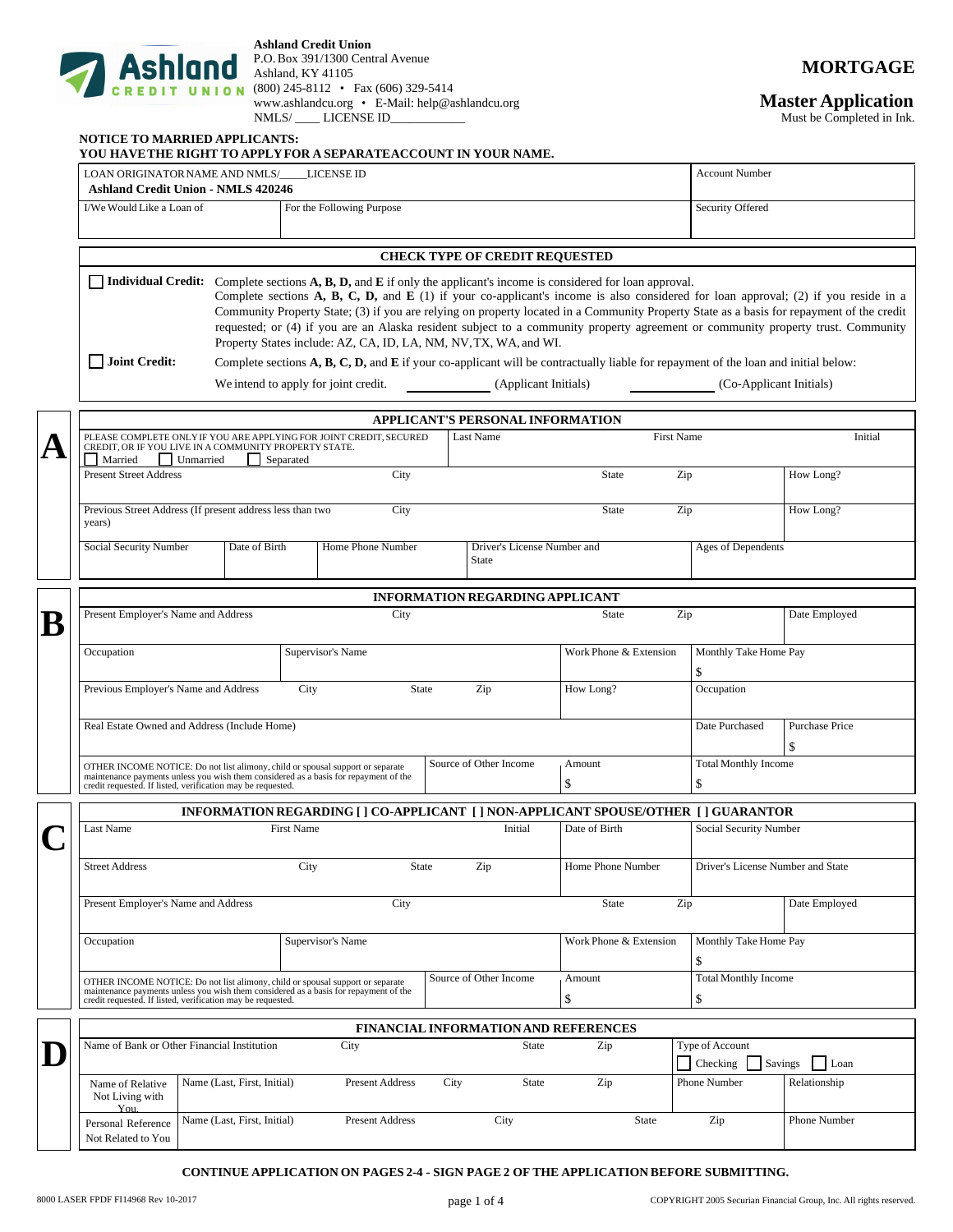|                       |                                                                                                                                                                                                                                                                                                                                                                                                                       | LIST ALL EXISTING DEBTS OF APPLICANT (and Co-Applicant or Non-Applicant Spouse/Other if any part of section C is applicable)                                                                                                                                                                                                                                                                                                                                                                                                                                                                                                                                                                                                                                            |                                           |                                    |                      |                                                                                                                          |                                            |                        |
|-----------------------|-----------------------------------------------------------------------------------------------------------------------------------------------------------------------------------------------------------------------------------------------------------------------------------------------------------------------------------------------------------------------------------------------------------------------|-------------------------------------------------------------------------------------------------------------------------------------------------------------------------------------------------------------------------------------------------------------------------------------------------------------------------------------------------------------------------------------------------------------------------------------------------------------------------------------------------------------------------------------------------------------------------------------------------------------------------------------------------------------------------------------------------------------------------------------------------------------------------|-------------------------------------------|------------------------------------|----------------------|--------------------------------------------------------------------------------------------------------------------------|--------------------------------------------|------------------------|
|                       |                                                                                                                                                                                                                                                                                                                                                                                                                       | <b>Name and Address of Creditor</b>                                                                                                                                                                                                                                                                                                                                                                                                                                                                                                                                                                                                                                                                                                                                     |                                           | <b>Purpose or Account No.</b>      |                      | <b>Original Amount</b>                                                                                                   | <b>Present Balance</b>                     | <b>Monthly Payment</b> |
| $\mathbf E$           |                                                                                                                                                                                                                                                                                                                                                                                                                       | Home Mortgage or LandLord                                                                                                                                                                                                                                                                                                                                                                                                                                                                                                                                                                                                                                                                                                                                               |                                           |                                    |                      | \$                                                                                                                       | \$                                         | \$                     |
|                       |                                                                                                                                                                                                                                                                                                                                                                                                                       | Credit Union                                                                                                                                                                                                                                                                                                                                                                                                                                                                                                                                                                                                                                                                                                                                                            |                                           |                                    |                      | \$                                                                                                                       | \$                                         | \$                     |
|                       |                                                                                                                                                                                                                                                                                                                                                                                                                       | Credit Card                                                                                                                                                                                                                                                                                                                                                                                                                                                                                                                                                                                                                                                                                                                                                             |                                           |                                    |                      |                                                                                                                          |                                            |                        |
|                       |                                                                                                                                                                                                                                                                                                                                                                                                                       |                                                                                                                                                                                                                                                                                                                                                                                                                                                                                                                                                                                                                                                                                                                                                                         |                                           |                                    |                      | S                                                                                                                        | \$                                         | \$                     |
|                       |                                                                                                                                                                                                                                                                                                                                                                                                                       |                                                                                                                                                                                                                                                                                                                                                                                                                                                                                                                                                                                                                                                                                                                                                                         |                                           |                                    |                      | S                                                                                                                        | \$                                         | \$                     |
|                       |                                                                                                                                                                                                                                                                                                                                                                                                                       |                                                                                                                                                                                                                                                                                                                                                                                                                                                                                                                                                                                                                                                                                                                                                                         |                                           |                                    |                      | S                                                                                                                        | \$                                         | \$                     |
|                       |                                                                                                                                                                                                                                                                                                                                                                                                                       |                                                                                                                                                                                                                                                                                                                                                                                                                                                                                                                                                                                                                                                                                                                                                                         |                                           |                                    |                      | S                                                                                                                        | \$                                         | \$                     |
|                       |                                                                                                                                                                                                                                                                                                                                                                                                                       |                                                                                                                                                                                                                                                                                                                                                                                                                                                                                                                                                                                                                                                                                                                                                                         |                                           |                                    |                      | S                                                                                                                        | \$                                         | \$                     |
|                       |                                                                                                                                                                                                                                                                                                                                                                                                                       |                                                                                                                                                                                                                                                                                                                                                                                                                                                                                                                                                                                                                                                                                                                                                                         |                                           |                                    |                      | \$                                                                                                                       | \$                                         | \$                     |
|                       |                                                                                                                                                                                                                                                                                                                                                                                                                       | Automobile Loan                                                                                                                                                                                                                                                                                                                                                                                                                                                                                                                                                                                                                                                                                                                                                         |                                           | Automobile Make, Model and Year    |                      |                                                                                                                          | \$                                         | \$                     |
|                       |                                                                                                                                                                                                                                                                                                                                                                                                                       | Automobile Loan                                                                                                                                                                                                                                                                                                                                                                                                                                                                                                                                                                                                                                                                                                                                                         |                                           | Automobile Make, Model and Year    |                      |                                                                                                                          |                                            |                        |
|                       |                                                                                                                                                                                                                                                                                                                                                                                                                       | List Alimony, Child Support or Child Care Paid Monthly                                                                                                                                                                                                                                                                                                                                                                                                                                                                                                                                                                                                                                                                                                                  |                                           |                                    |                      |                                                                                                                          | \$                                         | \$                     |
|                       |                                                                                                                                                                                                                                                                                                                                                                                                                       | Do Not Omit Any Debts! If More Space is Needed, Use Page 4 or Separate Sheet.                                                                                                                                                                                                                                                                                                                                                                                                                                                                                                                                                                                                                                                                                           |                                           |                                    |                      |                                                                                                                          | <b>Total Monthly Obligations</b>           | \$                     |
|                       |                                                                                                                                                                                                                                                                                                                                                                                                                       | <b>Incomplete Applications Cannot Be Processed.</b>                                                                                                                                                                                                                                                                                                                                                                                                                                                                                                                                                                                                                                                                                                                     |                                           |                                    |                      | If you Answer "Yes" to Any of These Questions, Provide Details on Page 4.                                                | \$                                         |                        |
|                       |                                                                                                                                                                                                                                                                                                                                                                                                                       | Are any of your debts past due?                                                                                                                                                                                                                                                                                                                                                                                                                                                                                                                                                                                                                                                                                                                                         | Have you ever had your Auto, Furniture or |                                    |                      | Have you or your Co-Applicant ever declared                                                                              | Are you currently a Co-Maker, Endorser or  |                        |
|                       |                                                                                                                                                                                                                                                                                                                                                                                                                       | Yes<br>$\overline{\phantom{a}}$ No                                                                                                                                                                                                                                                                                                                                                                                                                                                                                                                                                                                                                                                                                                                                      | Property repossessed?<br>$\Gamma$ Yes     | $\overline{\phantom{a}}$ No        | bankruptcy?<br>  Yes | $\vert$ No                                                                                                               | Guarantor on a loan?<br>$\blacksquare$ Yes | N <sub>0</sub>         |
|                       | <b>WISCONSIN RESIDENTS: Marital Status:</b><br>Legally Separated<br>Unmarried<br>$\Box$ Married                                                                                                                                                                                                                                                                                                                       |                                                                                                                                                                                                                                                                                                                                                                                                                                                                                                                                                                                                                                                                                                                                                                         |                                           |                                    |                      |                                                                                                                          |                                            |                        |
|                       |                                                                                                                                                                                                                                                                                                                                                                                                                       |                                                                                                                                                                                                                                                                                                                                                                                                                                                                                                                                                                                                                                                                                                                                                                         |                                           |                                    |                      | the control of the control of the control of the control of                                                              |                                            |                        |
|                       | Spouse's Address (if different)<br>Notice: No provision of any marital property agreement, unilateral statement under Section 766.59, or court decree under Section 766.70 will adversely affect the rights of<br>the Credit Union unless the Credit Union is furnished a copy of the agreement, statement or decree, or has actual knowledge of its terms, before the credit is granted or the<br>account is opened. |                                                                                                                                                                                                                                                                                                                                                                                                                                                                                                                                                                                                                                                                                                                                                                         |                                           |                                    |                      |                                                                                                                          |                                            |                        |
|                       |                                                                                                                                                                                                                                                                                                                                                                                                                       | MARRIED WISCONSIN RESIDENTS APPLYING FOR AN INDIVIDUAL ACCOUNT: By signing here, I state that the credit being applied for, if granted, will be<br>incurred in the interest of the marriage or family of the Borrower(s).                                                                                                                                                                                                                                                                                                                                                                                                                                                                                                                                               |                                           |                                    |                      |                                                                                                                          |                                            |                        |
|                       |                                                                                                                                                                                                                                                                                                                                                                                                                       |                                                                                                                                                                                                                                                                                                                                                                                                                                                                                                                                                                                                                                                                                                                                                                         |                                           |                                    |                      | $\mathbf{X}_{\perp}$ and $\mathbf{X}_{\perp}$ and $\mathbf{X}_{\perp}$ and $\mathbf{X}_{\perp}$ and $\mathbf{X}_{\perp}$ |                                            |                        |
|                       |                                                                                                                                                                                                                                                                                                                                                                                                                       |                                                                                                                                                                                                                                                                                                                                                                                                                                                                                                                                                                                                                                                                                                                                                                         |                                           | <b>LOAN APPLICATION SIGNATURES</b> |                      |                                                                                                                          |                                            |                        |
|                       |                                                                                                                                                                                                                                                                                                                                                                                                                       | <b>Please Read Before Signing:</b><br>All the information in this application is true. I understand that section 1014 Title 18 U.S. Code makes it a crime to knowingly make a false statement on this<br>application. You have my permission to verify any information contained in this application from any source named in this application. You may retain this                                                                                                                                                                                                                                                                                                                                                                                                     |                                           |                                    |                      |                                                                                                                          |                                            |                        |
| $\boldsymbol{\omega}$ |                                                                                                                                                                                                                                                                                                                                                                                                                       | application even if not approved. I understand that you may receive information from others about my credit history and you may answer questions and requests<br>from others seeking credit or experience information about me or my accounts with you. If this application is approved, I agree to honor the provisions of the<br>HomEquity Credit Line Agreement and Truth-in-Lending Disclosure Statement or the MORTGAGE Loan Agreement-Mortgage Loan and Closing Disclosure<br>covering my loan, whichever is applicable. (If this application is for two of us, this statement applies to both of us.)<br>(Applies to HELOCs only:) I acknowledge receipt of a copy of the HomEquity Credit Plan Predisclosures and Handbook entitled "What You Should Know About |                                           |                                    |                      |                                                                                                                          |                                            |                        |
|                       |                                                                                                                                                                                                                                                                                                                                                                                                                       | Home Equity Lines of Credit."                                                                                                                                                                                                                                                                                                                                                                                                                                                                                                                                                                                                                                                                                                                                           |                                           |                                    |                      |                                                                                                                          |                                            |                        |
| SIGNATURE             |                                                                                                                                                                                                                                                                                                                                                                                                                       | Consumer and Credit Report Authorization. By signing this Application, I authorize you to obtain my consumer and/or credit report for the purposes of<br>evaluating this application and to obtain subsequent credit reports on an on-going basis in connection with this transaction, and for all other legitimate purposes,<br>such as reviewing my accounts or taking collection action on the account. I authorize you to receive and review other information about me, such as my<br>employment and income information, from third-parties or consumer reporting agencies.                                                                                                                                                                                        |                                           |                                    |                      |                                                                                                                          |                                            |                        |
|                       |                                                                                                                                                                                                                                                                                                                                                                                                                       | IMPORTANT NOTICE ABOUT PROCEDURES FOR OPENING A NEW ACCOUNT<br>To help the government fight the funding of terrorism and money laundering activities, Federal law requires all financial institutions to obtain, verify, and record<br>information that identifies each person who opens an account. What this means for me: When I open an account, you will ask for my name, address, date of birth,<br>and other information that will allow you to identify me. You may also ask to see my driver's license or other identifying information.                                                                                                                                                                                                                       |                                           |                                    |                      |                                                                                                                          |                                            |                        |
|                       |                                                                                                                                                                                                                                                                                                                                                                                                                       | Signature of Applicant<br>$\mathbf X$                                                                                                                                                                                                                                                                                                                                                                                                                                                                                                                                                                                                                                                                                                                                   |                                           | Date                               | $\mathbf X$          | Signature of Applicant (Where Applicable)                                                                                |                                            | Date                   |

| Have you omitted anything? Remember: Incomplete applications cannot be processed. |  |  |
|-----------------------------------------------------------------------------------|--|--|
|                                                                                   |  |  |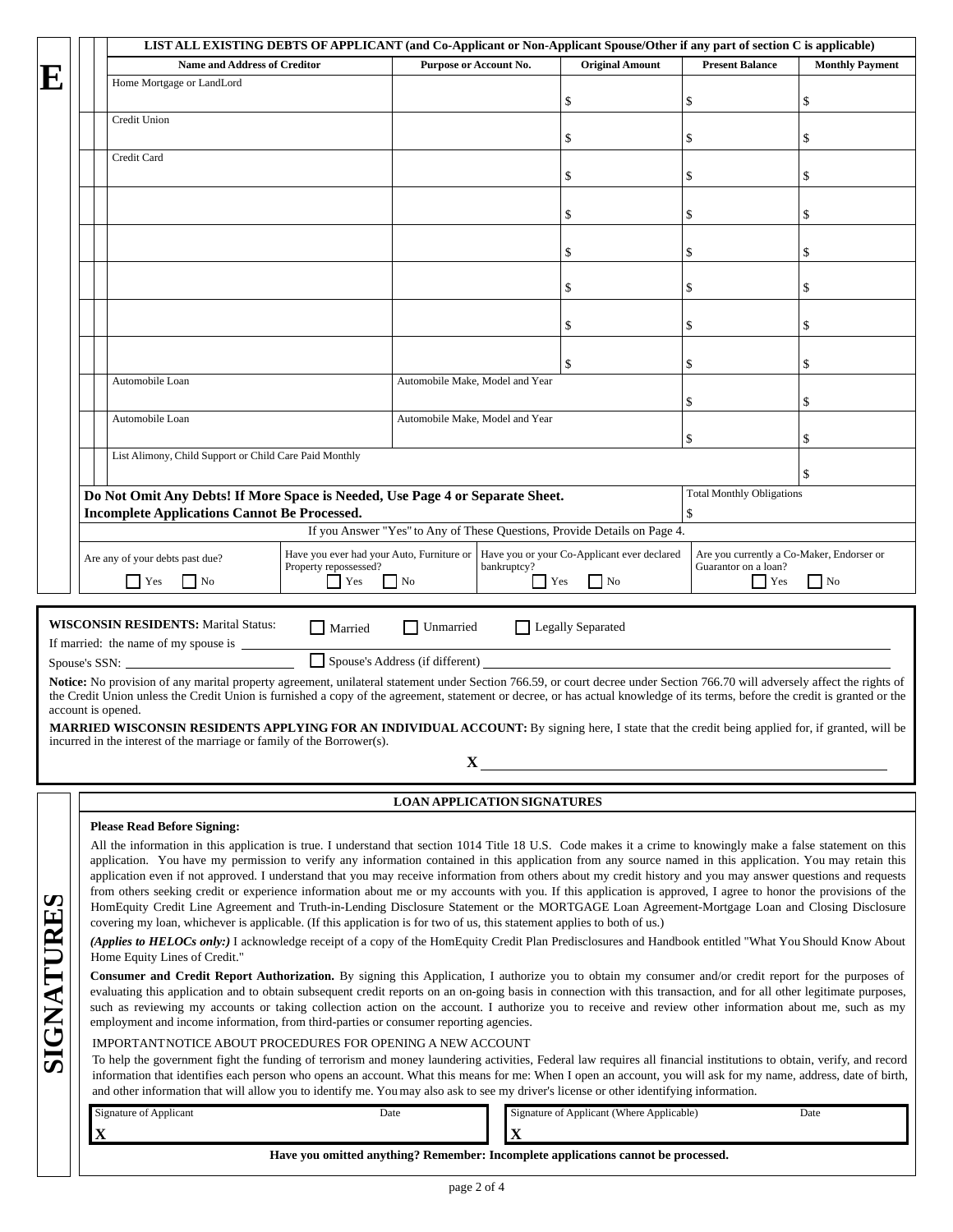#### **DEMOGRAPHIC INFORMATION OF APPLICANT AND CO-APPLICANT. THE FOLLOWING APPLIES IF YOU ARE APPLYING FOR A: CLOSED-END HOME EQUITY LOAN HOME EQUITY LINE OF CREDIT**

| The purpose of collecting this information is to help ensure that all applicants are treated fairly and that the housing needs of communities and neighborhoods are being fulfilled. For<br>residential mortgage lending, Federal law requires that we ask applicants for their demographic information (ethnicity, race, and sex) in order to monitor our compliance with equal<br>credit opportunity, fair housing, and home mortgage disclosure laws. You are not required to provide this information, but are encouraged to do so. You may select one or more<br>the basis of visual observation or surname. If you do not wish to provide some or all of this information, please check below. | designations for "Ethnicity", and one or more designations for "Race". The law provides that we may not discriminate on the basis of this information, or on whether you choose to<br>provide it. However, if you choose not to provide the information and you have made this application in person, Federal regulations require us to note your ethnicity, race, and sex on                                                |
|------------------------------------------------------------------------------------------------------------------------------------------------------------------------------------------------------------------------------------------------------------------------------------------------------------------------------------------------------------------------------------------------------------------------------------------------------------------------------------------------------------------------------------------------------------------------------------------------------------------------------------------------------------------------------------------------------|------------------------------------------------------------------------------------------------------------------------------------------------------------------------------------------------------------------------------------------------------------------------------------------------------------------------------------------------------------------------------------------------------------------------------|
| Applicant:                                                                                                                                                                                                                                                                                                                                                                                                                                                                                                                                                                                                                                                                                           | Co-Applicant:                                                                                                                                                                                                                                                                                                                                                                                                                |
| <b>Ethnicity:</b> - Check one or more                                                                                                                                                                                                                                                                                                                                                                                                                                                                                                                                                                                                                                                                | Ethnicity: - Check one or more                                                                                                                                                                                                                                                                                                                                                                                               |
| Hispanic or Latino                                                                                                                                                                                                                                                                                                                                                                                                                                                                                                                                                                                                                                                                                   | Hispanic or Latino                                                                                                                                                                                                                                                                                                                                                                                                           |
| Mexican                                                                                                                                                                                                                                                                                                                                                                                                                                                                                                                                                                                                                                                                                              | Mexican                                                                                                                                                                                                                                                                                                                                                                                                                      |
| Puerto Rican                                                                                                                                                                                                                                                                                                                                                                                                                                                                                                                                                                                                                                                                                         | Puerto Rican                                                                                                                                                                                                                                                                                                                                                                                                                 |
| $\Box$ Cuban                                                                                                                                                                                                                                                                                                                                                                                                                                                                                                                                                                                                                                                                                         | Cuban                                                                                                                                                                                                                                                                                                                                                                                                                        |
| Other Hispanic or Latino - Print origin, for example, Argentinean,                                                                                                                                                                                                                                                                                                                                                                                                                                                                                                                                                                                                                                   | Other Hispanic or Latino - Print origin, for example, Argentinean,                                                                                                                                                                                                                                                                                                                                                           |
| Colombian, Dominican, Nicaraguan, Salvadoran, Spaniard, and so on:                                                                                                                                                                                                                                                                                                                                                                                                                                                                                                                                                                                                                                   | Colombian, Dominican, Nicaraguan, Salvadoran, Spaniard, and so on:                                                                                                                                                                                                                                                                                                                                                           |
| Not Hispanic or Latino                                                                                                                                                                                                                                                                                                                                                                                                                                                                                                                                                                                                                                                                               | Not Hispanic or Latino                                                                                                                                                                                                                                                                                                                                                                                                       |
| I do not wish to provide this information                                                                                                                                                                                                                                                                                                                                                                                                                                                                                                                                                                                                                                                            | I do not wish to provide this information                                                                                                                                                                                                                                                                                                                                                                                    |
| <b>Race:</b> Check one or more                                                                                                                                                                                                                                                                                                                                                                                                                                                                                                                                                                                                                                                                       | <b>Race:</b> Check one or more                                                                                                                                                                                                                                                                                                                                                                                               |
| American Indian or Alaska Native - Print name of enrolled or principal tribe:                                                                                                                                                                                                                                                                                                                                                                                                                                                                                                                                                                                                                        | American Indian or Alaska Native - Print name of enrolled or principal tribe:                                                                                                                                                                                                                                                                                                                                                |
| Asian<br>Asian Indian<br>Chinese<br>Filipino<br>Japanese<br>Korean<br>Vietnamese<br>Other Asian - Print race, for example, Hmong, Laotian, Thai,<br>Pakistani, Cambodian, and so on:<br><b>Black or African American</b><br>Native Hawaiian or Other Pacific Islander<br>Native Hawaiian<br>Guamanian or Chamorro<br>Samoan<br>Other Pacific Islander - Print race, for example, Fijian, Tongan, and so on:                                                                                                                                                                                                                                                                                          | Asian<br>$\mathcal{L}$<br>Asian Indian<br>Chinese<br>Filipino<br>Japanese<br>Korean<br>Vietnamese<br>Other Asian - Print race, for example, Hmong, Laotian, Thai,<br>Pakistani, Cambodian, and so on:<br><b>Black or African American</b><br>Native Hawaiian or Other Pacific Islander<br>Native Hawaiian<br>Guamanian or Chamorro<br>Samoan<br>Other Pacific Islander - Print race, for example, Fijian, Tongan, and so on: |
| $\Box$ White                                                                                                                                                                                                                                                                                                                                                                                                                                                                                                                                                                                                                                                                                         | $\Box$ White                                                                                                                                                                                                                                                                                                                                                                                                                 |
| $\Box$ I do not wish to provide this information                                                                                                                                                                                                                                                                                                                                                                                                                                                                                                                                                                                                                                                     | $\Box$ I do not wish to provide this information                                                                                                                                                                                                                                                                                                                                                                             |
| $Sex:$ Female                                                                                                                                                                                                                                                                                                                                                                                                                                                                                                                                                                                                                                                                                        | Sex: $\Box$ Female                                                                                                                                                                                                                                                                                                                                                                                                           |
| $\Box$ Male                                                                                                                                                                                                                                                                                                                                                                                                                                                                                                                                                                                                                                                                                          | Male                                                                                                                                                                                                                                                                                                                                                                                                                         |
| I do not wish to provide this information                                                                                                                                                                                                                                                                                                                                                                                                                                                                                                                                                                                                                                                            | I do not wish to provide this information                                                                                                                                                                                                                                                                                                                                                                                    |
| To Be Completed by Financial Institution (for an application taken in person):                                                                                                                                                                                                                                                                                                                                                                                                                                                                                                                                                                                                                       |                                                                                                                                                                                                                                                                                                                                                                                                                              |
| Was the ethnicity of the applicant collected on the basis of visual observation or<br>surname? Yes<br>$\Box$ No<br>Was the race of the applicant collected on the basis of visual observation or<br>surname? $\Box$ Yes $\Box$ No<br>Was the sex of the applicant collected on the basis of visual observation or                                                                                                                                                                                                                                                                                                                                                                                    | Was the ethnicity of the co-applicant collected on the basis of visual observation or<br>surname? Yes<br>$\Box$ No<br>Was the race of the co-applicant collected on the basis of visual observation or<br>surname?<br>$\blacksquare$ Yes<br>$\Box$ No<br>Was the sex of the co-applicant collected on the basis of visual observation or                                                                                     |
| $\Gamma$ Yes                                                                                                                                                                                                                                                                                                                                                                                                                                                                                                                                                                                                                                                                                         | surname?                                                                                                                                                                                                                                                                                                                                                                                                                     |
| $\Box$ No                                                                                                                                                                                                                                                                                                                                                                                                                                                                                                                                                                                                                                                                                            | $\blacksquare$ Yes                                                                                                                                                                                                                                                                                                                                                                                                           |
| surname?                                                                                                                                                                                                                                                                                                                                                                                                                                                                                                                                                                                                                                                                                             | $\Box$ No                                                                                                                                                                                                                                                                                                                                                                                                                    |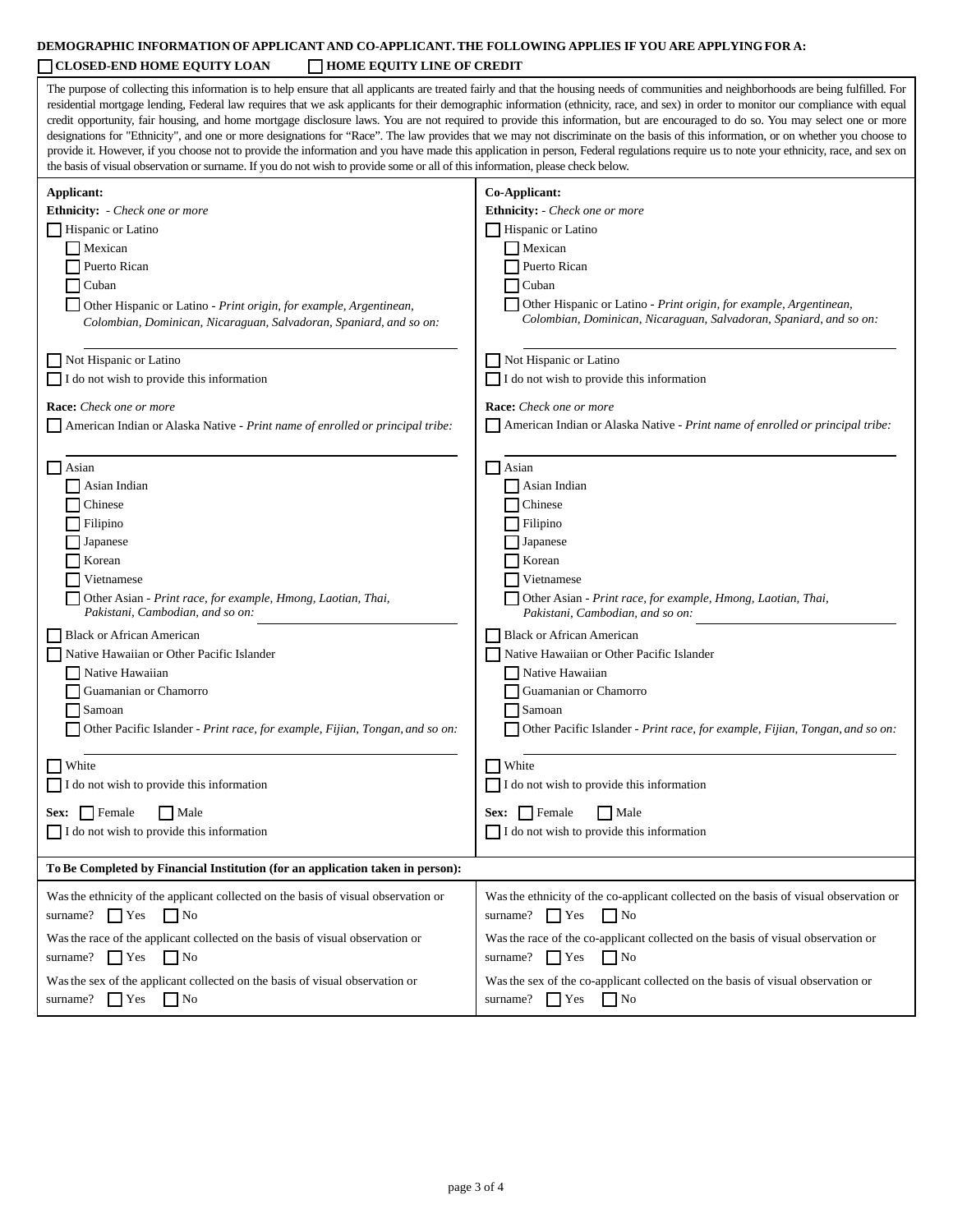|                                                                     |          |                  | ADDITIONAL COMMENTS               |             |      |
|---------------------------------------------------------------------|----------|------------------|-----------------------------------|-------------|------|
|                                                                     |          |                  |                                   |             |      |
|                                                                     |          |                  |                                   |             |      |
|                                                                     |          |                  |                                   |             |      |
|                                                                     |          |                  |                                   |             |      |
|                                                                     |          |                  |                                   |             |      |
|                                                                     |          |                  |                                   |             |      |
|                                                                     |          |                  |                                   |             |      |
|                                                                     |          |                  |                                   |             |      |
|                                                                     |          |                  |                                   |             |      |
|                                                                     |          |                  |                                   |             |      |
|                                                                     |          |                  |                                   |             |      |
|                                                                     |          |                  |                                   |             |      |
|                                                                     |          |                  |                                   |             |      |
|                                                                     |          |                  | FOR CREDIT UNION USE ONLY         |             |      |
| <b>Loan Officer:</b>                                                | Approved | Rejected         | Referred to Credit Committee<br>┍ |             |      |
|                                                                     |          |                  |                                   |             |      |
|                                                                     |          |                  |                                   |             |      |
| Reason                                                              |          |                  |                                   |             |      |
|                                                                     |          |                  |                                   | Date        |      |
|                                                                     |          |                  |                                   |             |      |
| Loan Officer's Signature<br>$\mathbf X$<br><b>Credit Committee:</b> | Approved | $\prod$ Rejected |                                   |             |      |
|                                                                     |          |                  |                                   |             |      |
|                                                                     | Date     |                  | Date                              |             | Date |
| Reason<br>Credit Committee's Signatures<br>$\mathbf X$              |          | $\mathbf X$      |                                   | $\mathbf X$ |      |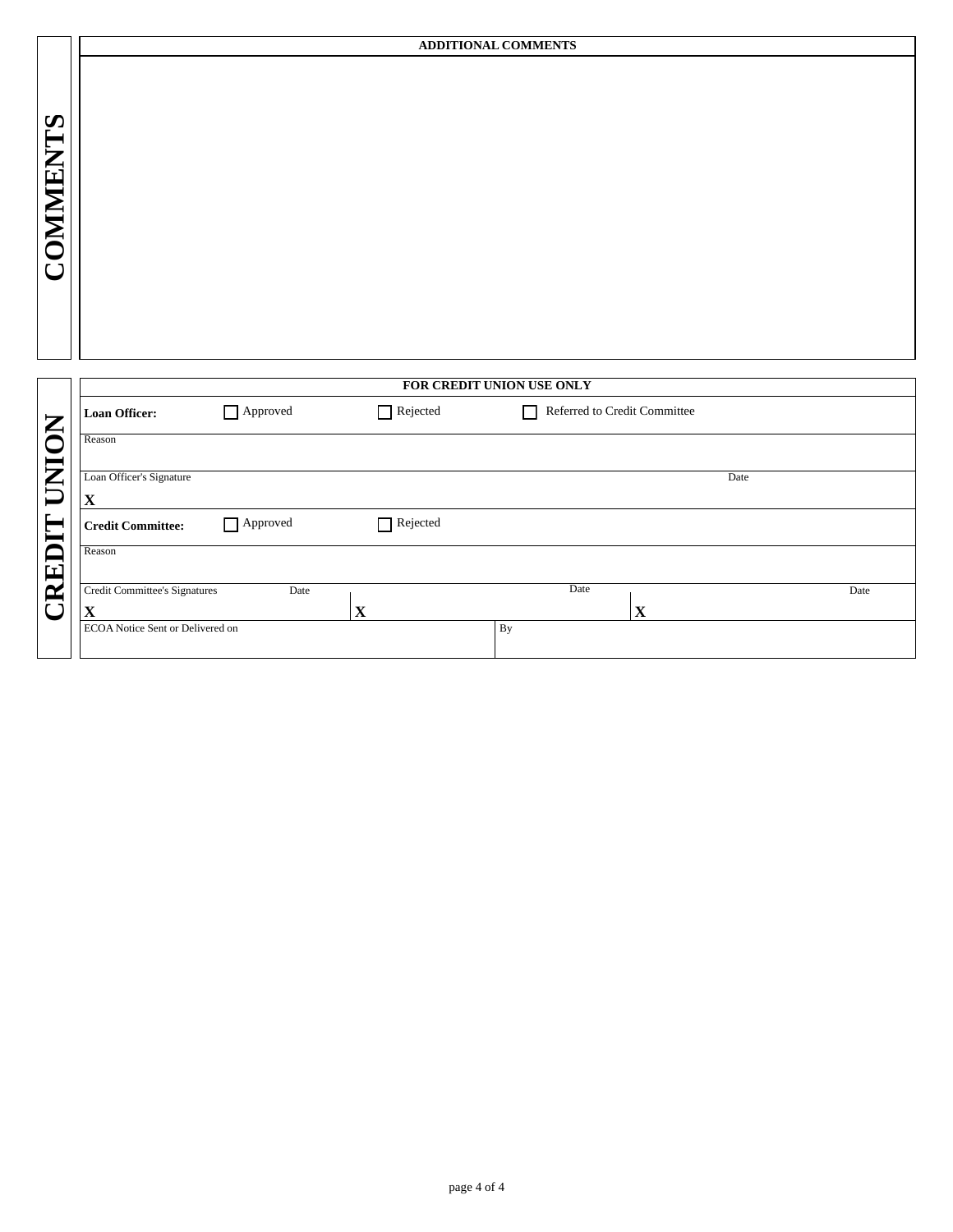# **APPRAISAL WORKSHEET**

| following:                      | In order to get an accurate mortgage prepared, please complete the |                                                                                     |
|---------------------------------|--------------------------------------------------------------------|-------------------------------------------------------------------------------------|
| Single - Y/N Married - Y/N      |                                                                    |                                                                                     |
| If married, print spouses name: |                                                                    |                                                                                     |
|                                 |                                                                    |                                                                                     |
|                                 |                                                                    |                                                                                     |
|                                 |                                                                    |                                                                                     |
|                                 |                                                                    |                                                                                     |
|                                 |                                                                    | House Structure - Frame___ Brick___ Modular___ Other___ Lot Size____________        |
|                                 |                                                                    | Main Floor # of rooms_________# of baths__________ sq. ft._____________________     |
|                                 |                                                                    | Upper Floors if applicable # of rooms______ # of baths______ sq ft._____________    |
|                                 |                                                                    | Basement Y/N estimated square foot of basement ______________________ finished Y/N  |
|                                 | Central Air Conditioning Y/N Public Water Y/N Public Sewer Y/N     |                                                                                     |
|                                 |                                                                    | Estimated market value \$_________, based on recent appraisal, tax assessment, etc. |
|                                 | Do you plan to sell this house in the next 12 months? Y/N          |                                                                                     |

Please complete this form accurately to enable the appraiser to fairly estimate the market value of your home. Add any pertinent data below.

\_\_\_\_\_\_\_\_\_\_\_\_\_\_\_\_\_\_\_\_\_\_\_\_\_\_\_\_\_\_\_\_\_\_\_\_\_\_\_\_\_\_\_\_\_\_\_\_\_\_\_\_\_\_\_\_\_\_\_\_\_\_\_\_\_\_\_\_\_\_

\_\_\_\_\_\_\_\_\_\_\_\_\_\_\_\_\_\_\_\_\_\_\_\_\_\_\_\_\_\_\_\_\_\_\_\_\_\_\_\_\_\_\_\_\_\_\_\_\_\_\_\_\_\_\_\_\_\_\_\_\_\_\_\_\_\_\_\_\_\_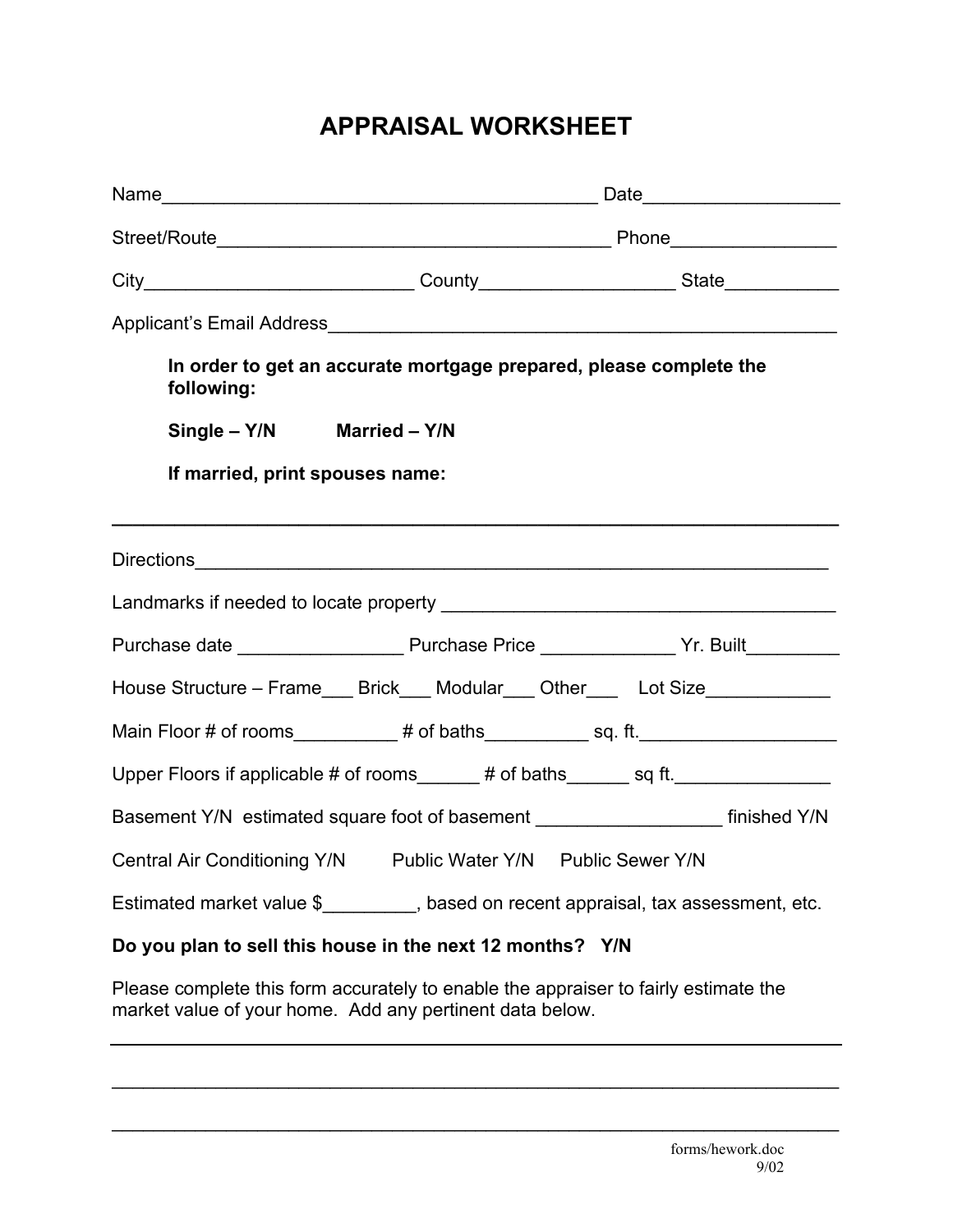

# **NOTICE TO APPLICANT OF RIGHT TO RECEIVE COPY OF APPRAISAL**

We may order an appraisal to determine the property's value and charge you for this appraisal. We will promptly give you a copy of any appraisal, even if your loan does not close. You can pay for an additional appraisal for your own use at your own cost.

# **Ashland Credit Union P.O. Box 391 / 1300 Central Ave Ashland, KY 41105‐0391**

**Indicate that you have read this disclosure form and understand its contents by including your signature(s) below.** 

| Borrower: | Date: |
|-----------|-------|
|           |       |

Co‐Borrower: \_\_\_\_\_\_\_\_\_\_\_\_\_\_\_\_\_\_\_\_\_\_\_\_\_\_\_\_\_\_\_\_\_\_\_\_\_\_\_\_\_\_\_\_\_ Date: \_\_\_\_\_\_\_\_\_\_\_\_\_\_\_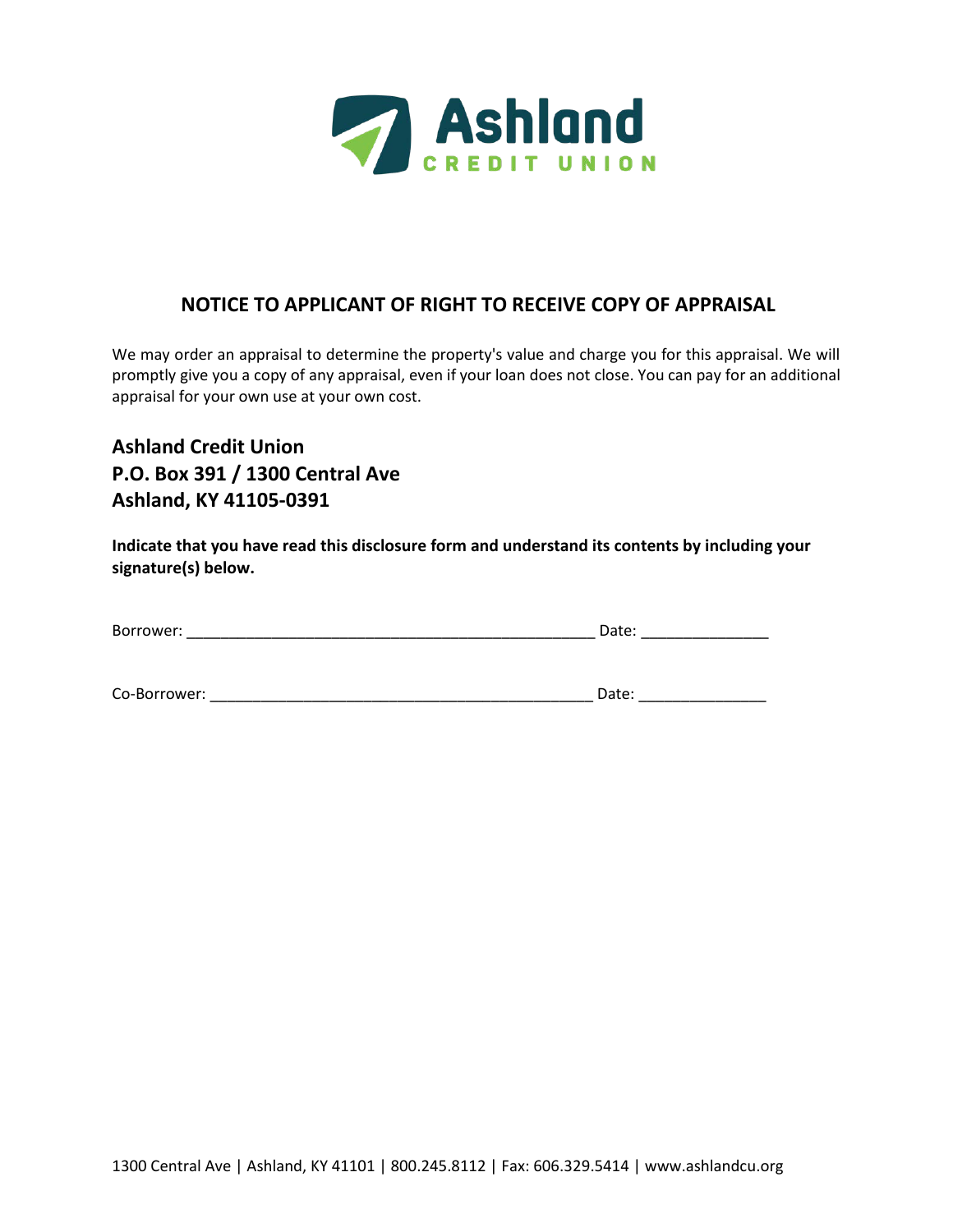

**Ashland Credit Union** P.O. Box 391/1300 Central Avenue Ashland, KY 41105 (800) 245-8112 • Fax (606) 329-5414 www.ashlandcu.org • E-Mail: help@ashlandcu.org



### **Line-of-Credit Predisclosure**

#### IMPORTANT TERMS OF OUR HOME EQUITY LINE OF CREDIT

This disclosure contains important information about your Home Equity Open-End Credit Plan. You should read it carefully and keep a copy for your records.

**Availability of Terms:** All of the terms described below are subject to change. If any of these terms change (other than the **ANNUAL PERCENTAGE RATE**) and you decide, as a result, not to enter into an agreement with us, you are entitled to a refund of any fees that you paid to us or anyone else in connection with your application.

**Security Interest:** We will take a security interest in your home. You could lose your home if you do not meet the obligations in your agreement with us.

#### **Possible Actions:**

#### **Termination and Acceleration**

*For Wisconsin Borrowers Only:*

We can terminate the Home Equity Open-end Credit Plan and require you to pay us the entire outstanding balance in one payment and charge you certain fees if: (a) if you are late two times during a twelve month period, or

(b) your failure to observe the terms of this Plan materially impairs the condition, value, or protection of, or our rights in, the property securing this Plan *For All Other Borrowers:*

We can terminate the Home Equity Open-end Credit Plan and require you to pay us the entire outstanding balance in one payment and charge you certain fees if: (a) you commit fraud or material misrepresentation at any time in connection with this Plan;

(b) you do not meet the repayment terms of this Plan;

(c) your action or inaction adversely affects the secured property for the Plan or our rights in the collateral.

#### **Suspension or Reduction**

*For All Borrowers:*

We can refuse to make additional extensions of credit or reduce your credit line if:

(a) the value of your dwelling declines significantly below its appraised value for purposes of this Plan;

(b) we reasonably believe that you will not be able to meet the repayment requirements due to a material change in your financial circumstances;

(c) you are in default of a material obligation of this Plan;

(d) government action prevents us from imposing the **ANNUAL PERCENTAGE RATE** provided for under this Plan or impairs our security interest such that the value of the interest is less than 120 percent of the credit line;

(e) a regulatory agency has notified us that continued advances would constitute an unsafe and unsound practice;

#### (f) the maximum **ANNUAL PERCENTAGE RATE** under this Plan is reached.

(g) *For Wisconsin Borrowers Only:* you engage in fraud or material misrepresentation in connection with the Plan;

(h) *For Wisconsin Borrowers Only:* upon our receipt of a notice of termination under Wis. Stat. 766.565(5).

#### **Change in Terms**

Our home equity credit agreement permits us to make certain changes to the terms of this Plan at specified times or upon the occurrence of specified events.

**Minimum Payment Requirements:** You can obtain advances of credit for 10 year(s) (the "draw period"). At our option, we may renew or extend the draw period. During this period, payments will be due monthly. At the time you obtain a credit advance, monthly payments will be recalculated based upon a maximum payment period of 180 months with a minimum of \$5.00. Your payment will be set to repay the balance after the advance, at the current Annual Percentage Rate, within the payoff period. Each time the Annual Percentage Rate changes, we will adjust your payment to repay the balance within the remaining payoff period. Your payment will never be less than the smaller of \$5.00 or the full amount you owe.

**Minimum Payment Example:** If you made only the minimum monthly payment and took no other credit advances, it would take 15 year(s) to pay off a credit advance of \$10,000 at an **ANNUAL PERCENTAGE RATE** of 5.25%. During that period, you would make 179 payments of \$80.39, with a final payment of \$79.86.

**Fees and Charges:** To open and maintain an account, you must pay the following fees to us:

*Late Charges:* If you are more than 15 days late on any payment, we may charge you a late fee of \$15.00 as authorized by applicable law.

*Non-Sufficient Funds Fee:* \$25.00

**Third Party Fees:** We do not charge you for third party fees such as for appraisals or credit reports.

Property Insurance: You must carry insurance on the property that secures this Plan. If the property is located in a Special Flood Hazard Area we will require you to obtain flood insurance if it is available.

**Access to the Plan:** You may obtain advances under your plan by mail, by telephone, by check, by Internet Teller, or in person.

**Transaction Requirements:** The minimum initial credit advance must be at least \$10,000.00. There is a minimum of \$500.00 for subsequent advances.

**Tax Deductibility:** You should consult a tax advisor regarding the deductibility of interest and charges for this Plan.

**Special Introductory Rate:** The initial Annual Percentage Rate is discounted, which means that it may not be based on the index and margin used for later rate adjustments. The initial rate will be in effect for 6 months. The Annual Percentage Rate may change semi-annually on the first day of April and October.

**Refundability of Fees:** If you decide not to enter into this Plan within three business days of receiving this disclosure and the handbook entitled "What You Should Know About Home Equity Lines of Credit," you are entitled to a refund of any fees you may have already paid.

**Variable Rate Feature:** This Plan has a variable rate and the **ANNUAL PERCENTAGE RATE** and corresponding periodic rate and minimum payment can change as a result. The **ANNUAL PERCENTAGE RATE** does not include costs other than interest.

The **ANNUAL PERCENTAGE RATE** is based on the value of an index. The index is the highest rate of interest identified as the 'Prime Rate' in the 'Money Rates' section of the Wall Street Journal. We will use the most recent index value available to us on March 1 and September 1 prior to the semi-annual rate adjustment. To determine the **ANNUAL PERCENTAGE RATE** that will apply to your account, we add a margin based on your creditworthiness and Loan- to-Value (LTV) Ratio to the value of the index.

Ask us for the current index value, margins and **ANNUAL PERCENTAGE RATES**. After you open an account, rate information will be provided on periodic statements that we send you.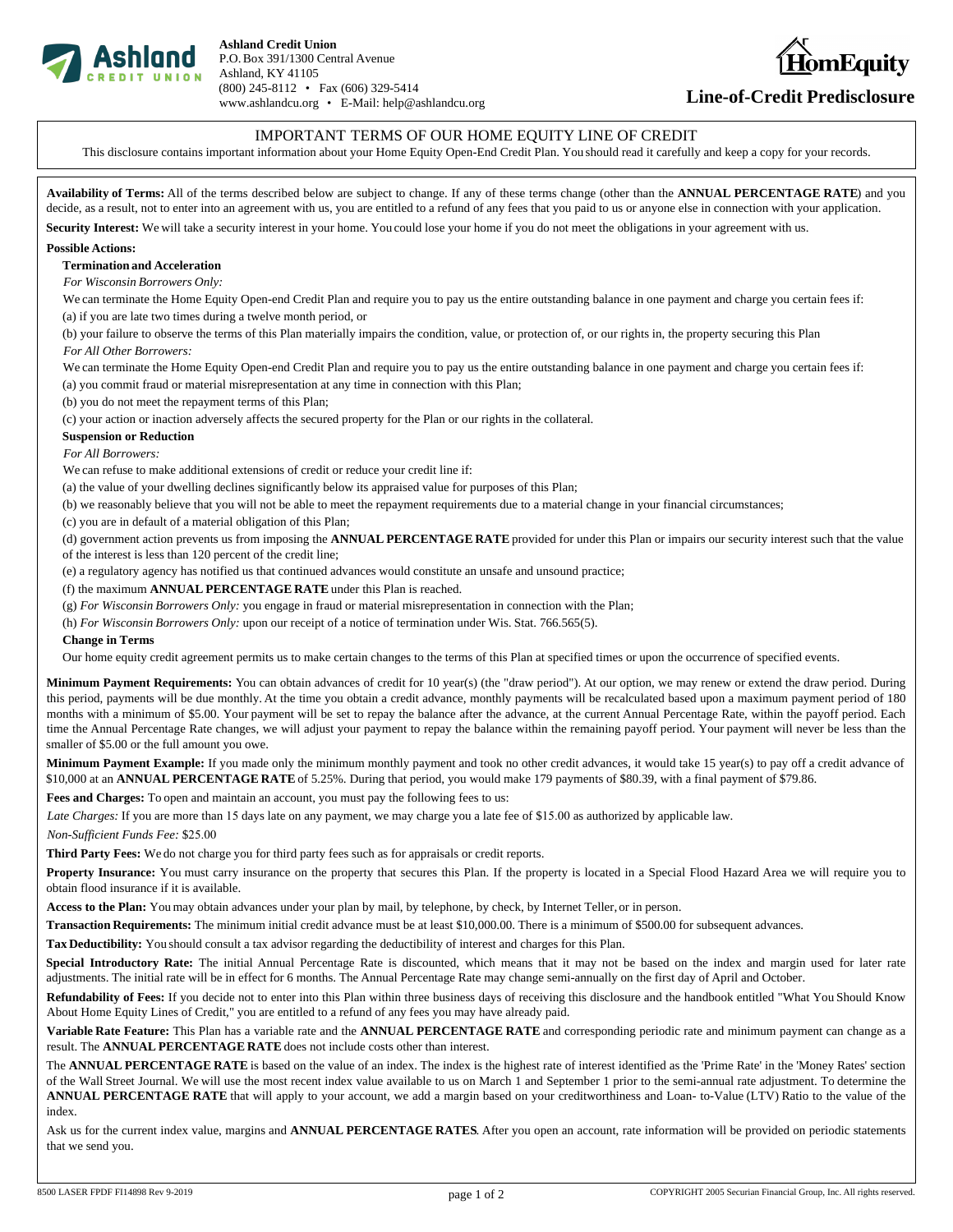Rate Changes: The annual percentage rate can change semi-annually on the first of April and October. There is no limit on the amount by which the rate can change in any one year period. The maximum **ANNUAL PERCENTAGE RATE** that can apply is 24% or the maximum permitted by applicable law. However, under no circumstances will your **ANNUAL PERCENTAGE RATE** go below 3.25% at any time during the term of the Plan.

**Maximum Rate and Payment Example:** If you had an outstanding balance of \$10,000, the minimum monthly payment at the maximum **ANNUAL PERCENTAGE RATE** of 24% would be \$205.83. The maximum annual percentage rate could be reached in the 1st month (1 month) following an initial hold of 15 days.

Prepayment: Payment in full shall not terminate this agreement or cancel the security instrument securing this Plan unless you specifically request that we do so. The following applies with regard to prepayment:

Early Termination Fee; Lien: If you pay your line in full and close the Plan within  $(N/A)$  months of the date you opened the Plan, you will have to pay an Early Termination fee of \$0.00. We may take this fee from your savings or checking account or you may pay this fee in any other manner acceptable to us. The Early Termination Fee shall be secured by the Mortgage securing this Plan, and Ashland Credit Union's Lien against the Property shall not be satisfied, nor the Mortgage released, until the Fee is paid in full. Additionally, the Fee will be added to the payoff amount (including the beneficiary's demand) and must be paid prior to the issuance of any reconveyance. This paragraph does not apply if the reason for the early termination is because you refinanced your first mortgage with the Credit Union's first mortgage department.

**Historical Example:** The following table shows how the percentage rate and the minimum payments for a single \$10,000 credit advance would have changed based on changes in the index over the past 15 years. The index values are from the first Monday in September. If the first Monday is a holiday then the index values are from the first business day following that Monday.

The table assumes that no additional credit advances were taken and that only the minimum payment was made. It does not necessarily indicate how the index or your payments would change in the future.

| <b>YEAR</b> | INDEX $(\%)$ | MARGIN(1)<br>(Percent) | <b>ANNUAL PERCENTAGE</b><br><b>RATE</b> | <b>MONTHLY PAYMENT</b><br>(Dollars) |
|-------------|--------------|------------------------|-----------------------------------------|-------------------------------------|
| 2005        | 6.50         | 0.00                   | 6.50(2)                                 | \$87.11                             |
| 2006        | 8.25         | 0.00                   | 8.25                                    | \$96.46                             |
| 2007        | 8.25         | 0.00                   | 8.25                                    | \$96.46                             |
| 2008        | 5.00         | 0.00                   | 5.00                                    | \$81.39                             |
| 2009        | 3.25         | 0.00                   | 3.25                                    | \$74.42                             |
| 2010        | 3.25         | 0.00                   | 3.25                                    | \$74.42                             |
| 2011        | 3.25         | 0.00                   | 3.25                                    | \$74.42                             |
| 2012        | 3.25         | 0.00                   | 3.25                                    | \$74.42                             |
| 2013        | 3.25         | 0.00                   | 3.25                                    | \$74.42                             |
| 2014        | 3.25         | 0.00                   | 3.25                                    | \$74.42                             |
| 2015        | 3.25         | 0.00                   | 3.25                                    | \$74.42                             |
| 2016        | 3.50         | 0.00                   | 3.50                                    | \$74.80                             |
| 2017        | 4.25         | 0.00                   | 4.25                                    | \$75.65                             |
| 2018        | 5.00         | 0.00                   | 5.00                                    | \$76.24                             |
| 2019        | 5.25         | 0.00                   | 5.25                                    | \$76.33                             |

1. This is a margin we have used recently; your margin may be different and based on your creditworthiness and LTV Ratio.

2. There may be a discounted rate for a period of time within the first year.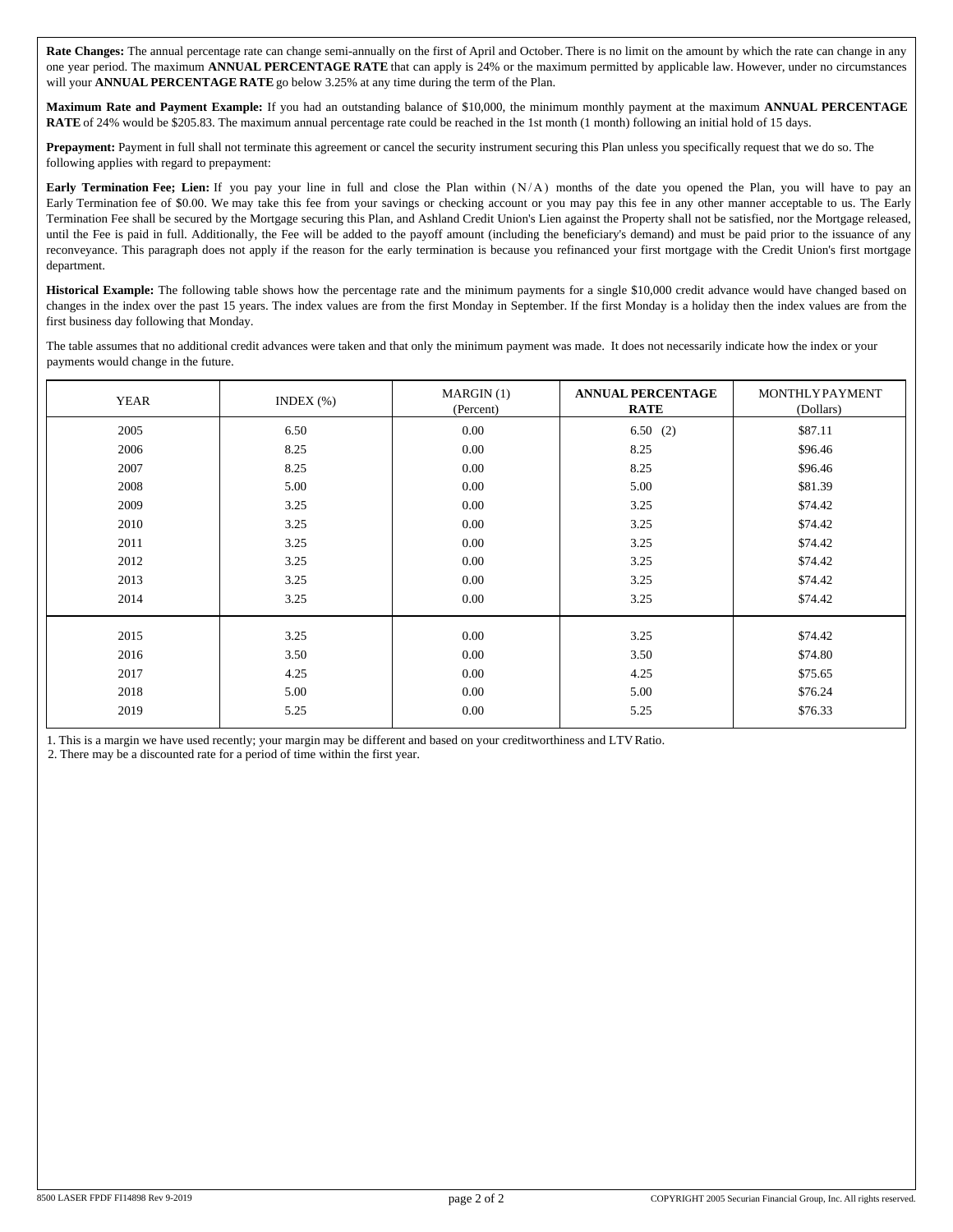### **WHAT YOU SHOULD KNOW ABOUT HOME EQUITY LINES OF CREDIT**

**If you are in the market for credit, a home equity plan is one of several options that might be right for you. Before making a decision, however, you should weigh carefully the costs of a home equity line against the benefits. Shop for the credit terms that best meet your borrowing needs without posing undue financial risks. And remember, failure to repay the amounts you've borrowed, plus interest, could mean the loss of your home.** 

### **WHAT IS A HOME EQUITY LINE OF CREDIT?**

**A home equity line is a form of revolving credit in which your home serves as collateral. Because the home often is a consumer's most valuable asset, many homeowners use home equity credit lines only for major items such as education, home improvements, or medical bills and choose not to use them for day-to-day expenses.** 

**With a home equity line, you will be approved for a specific amount of credit.** 

**Many lenders set the credit limit on a home equity line by taking a percentage (say, 75%) of the home's appraised value and subtracting from that the balance owed on the existing mortgage. For example:**

| Appraised value of home         | \$100,000    |
|---------------------------------|--------------|
| Percentage                      | x75%         |
| Percentage of appraised value   | $= $75,000$  |
| Less balance owed on mortgage   | $-$ \$40,000 |
| <b>Potential line of credit</b> | \$35,000     |

**In determining your actual credit limit, the lender will also consider your ability to repay the loan (principal and interest) by looking at your income, debts, and other financial obligations as well as your credit history.** 

**Many home equity plans set a fixed period during which you can borrow money, such as 10 years. At the end of this "draw period," you may be allowed to renew the credit line. If your plan does not allow renewals, you will not be able to borrow additional money once the period has ended. Some plans may call for payment in full of any outstanding balance at the end of the period. Others may allow repayment over a fixed period (the "repayment period"), for example, 10 years.** 

**Once approved for a home equity line of credit, you will most likely be able to borrow up to your credit limit whenever you want. Typically, you will use special checks to draw on your line. Under some plans, borrowers can use a credit card or other means to draw on the line.** 

**There may be other limitations on how you use the line. Some plans may require you to borrow a minimum amount each time you draw on the line (for example, \$300) and to keep a minimum amount outstanding. Some plans may also require that you take an initial advance when the line is set up.** 

#### **What should you look for when shopping for a plan?**

**If you decide to apply for a home equity line of credit, look for the plan that best meets your particular needs. Read the credit agreement carefully, and examine the terms and conditions of various plans, including the annual percentage rate (APR) and the costs of establishing the plan. Remember, though, that the APR for a home equity line is based on the interest rate alone and will not reflect closing costs and other fees and charges, so you'll need to compare these costs, as well as the APRs, among lenders.** 

#### *Variable interest rates*

**Home equity lines of credit typically involve variable rather than fixed interest rates. The variable rate must be based on a publicly available index (such as the prime rate published in some major daily newspapers or a U.S. Treasury bill rate). In such cases, the interest rate you pay for the line of credit will change, mirroring changes in the value of the index. Most lenders cite the interest rate you will pay as the value of the index at a particular time, plus a "margin," such as 2 percentage points. Because the cost of borrowing is tied directly to the value of the index, it is important to find out which index is used, how often the value of the index changes, and how high it has risen in the past. It is also important to note the amount of the margin.**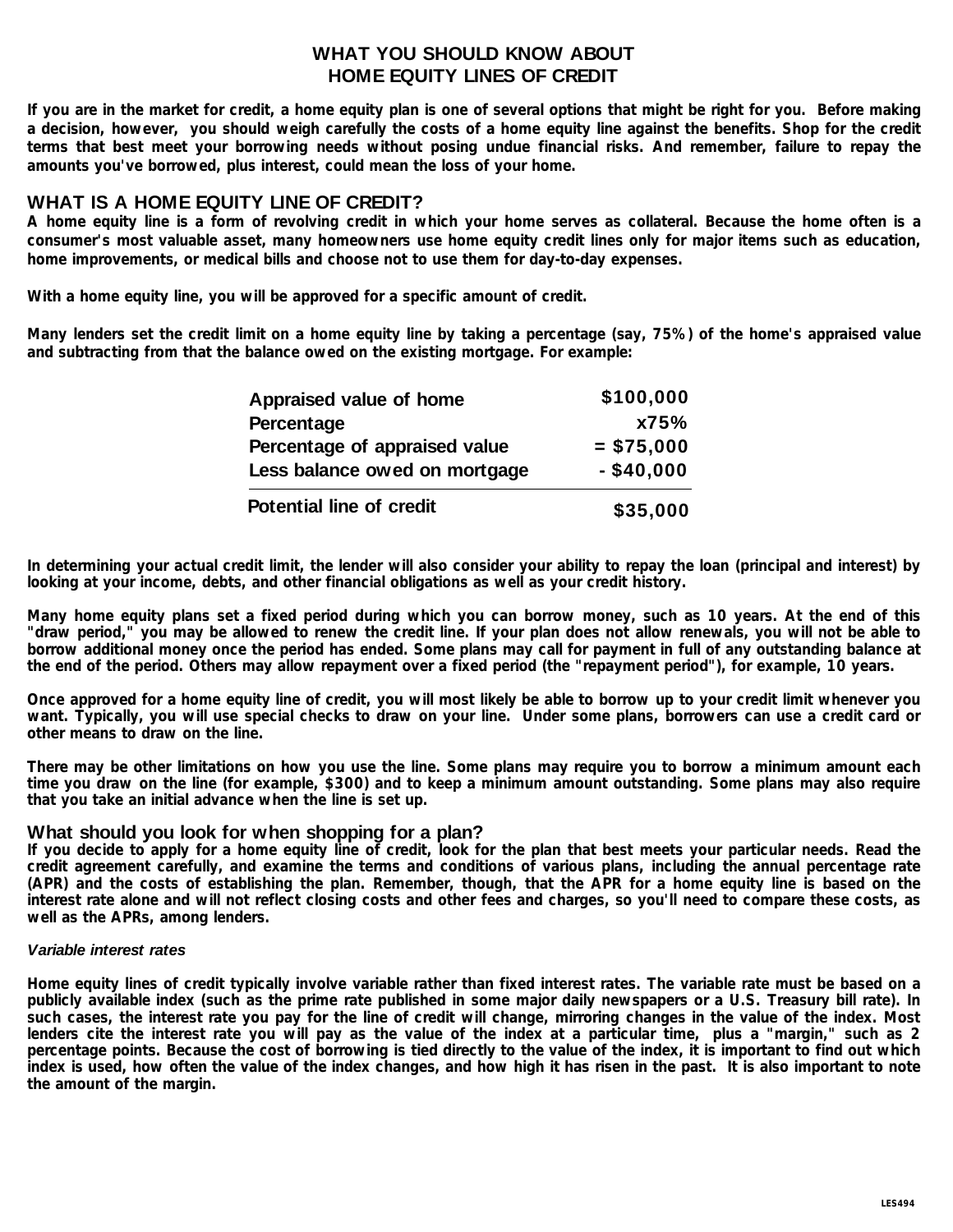Lenders sometimes offer a temporarily discounted interest rate for home equity lines -- an "introductory" rate that is unusually low for a short period, such as 6 months. Variable-rate plans secured by a dwelling must, by law, have a ceiling (or cap) on how much your interest rate may increase over the life of the plan. Some variable-rate plans limit how much your payment may increase and how low your interest rate may fall if index drops. Some lenders allow you to convert from a variable interest rate to a fixed rate during the life of the plan, or to convert all or a portion of your line to a **fixed-term installment loan.** 

### **Costs of establishing and maintaining a home equity line**

Many of the costs of setting up a home equity line of credit are similar to those you pay when you get a mortgage. For **example,** 

- **A fee for a property appraisal to estimate the value of your home;**
- **An application fee, which may not be refunded if you are turned down for credit;**
- Up-front charges, such as one or more "points" (one point equals 1 percent of the credit limit); and
- Closing costs, including fees for attorneys, title search, mortgage preparation and filing, property and title insurance, **and taxes.**

In addition, you may be subject to certain fees during the plan period, such as annual membership or maintenance fees **and a transaction fee every time you draw on the credit line.** 

You could find yourself paying hundreds of dollars to establish the plan. And if you were to draw only a small amount against your credit line, those initial charges would substantially increase the cost of the funds borrowed. On the other hand, because the lender's risk is lower than for other forms of credit, as your home serves as collateral, annual percentage rates for home equity lines are generally lower than rates for other types of credit. The interest you save could **offset the costs of establishing and maintaining the line. Moreover, some lenders waive some or all of the closing costs.** 

#### **How will you repay your home equity plan?**

Before entering into a plan, consider how you will pay back the money you borrow. Some plans set a monthly payment that includes a portion of the principal (the amount you borrow) plus accrued interest. But unlike with typical installment loan agreements, the portion of your payment that goes toward principal may not be enough to repay the principal by the end of the term. Other plans may allow payment of *interest only* during the life of the plan, which means that you pay **nothing toward the principal. If you borrow \$10,000, you will owe that amount when the plan ends.** 

Regardless of the minimum required payment on your home equity line, you may choose to pay more, and many lenders offer a choice of payment options. Many consumers choose to pay down the principal regularly as they do with other **loans. For example, if you use your line to buy a boat, you may want to pay it off as you would a typical boat loan.** 

Whatever your payment arrangements during the life of the plan -- whether you pay some, a little, or none of the principal amount of the loan -- when the plan ends, you may have to pay the entire balance owed, all at once. You must be prepared to make this "balloon payment" by refinancing it with the lender, by obtaining a loan from another lender, or by **some other means. If you are unable to make the balloon payment, you could lose your home.** 

If your plan has a variable interest rate, your monthly payments may change. Assume, for example, that you borrow \$10,000 under a plan that calls for interest-only payments. At a 10% interest rate, your monthly payments would be \$83. If the rate rises over time to 15%, your monthly payments will increase to \$125. Similarly, if you are making payments that cover interest plus some portion of the principal, your monthly payments may increase, unless your agreement calls **for keeping payments the same throughout the plan period.** 

If you sell your home, you will probably be required to pay off your home equity line in full immediately. If you are likely to sell your home in the near future, consider whether it makes sense to pay the up-front costs of setting up a line of credit. **Also keep in mind that renting your home may be prohibited under the terms of your agreement.** 

#### **Lines of credit vs. traditional second mortgage loans**

If you are thinking about a home equity line of credit, you might also want to consider a traditional second mortgage loan. This type of loan provides you with a fixed amount of money, repayable over a fixed period. In most cases, the payment schedule calls for equal payments that pay off the entire loan within the loan period. You might consider a second mortgage instead of a home equity line if, for example, you need a set amount for a specific purpose, such as an addition **to your home.**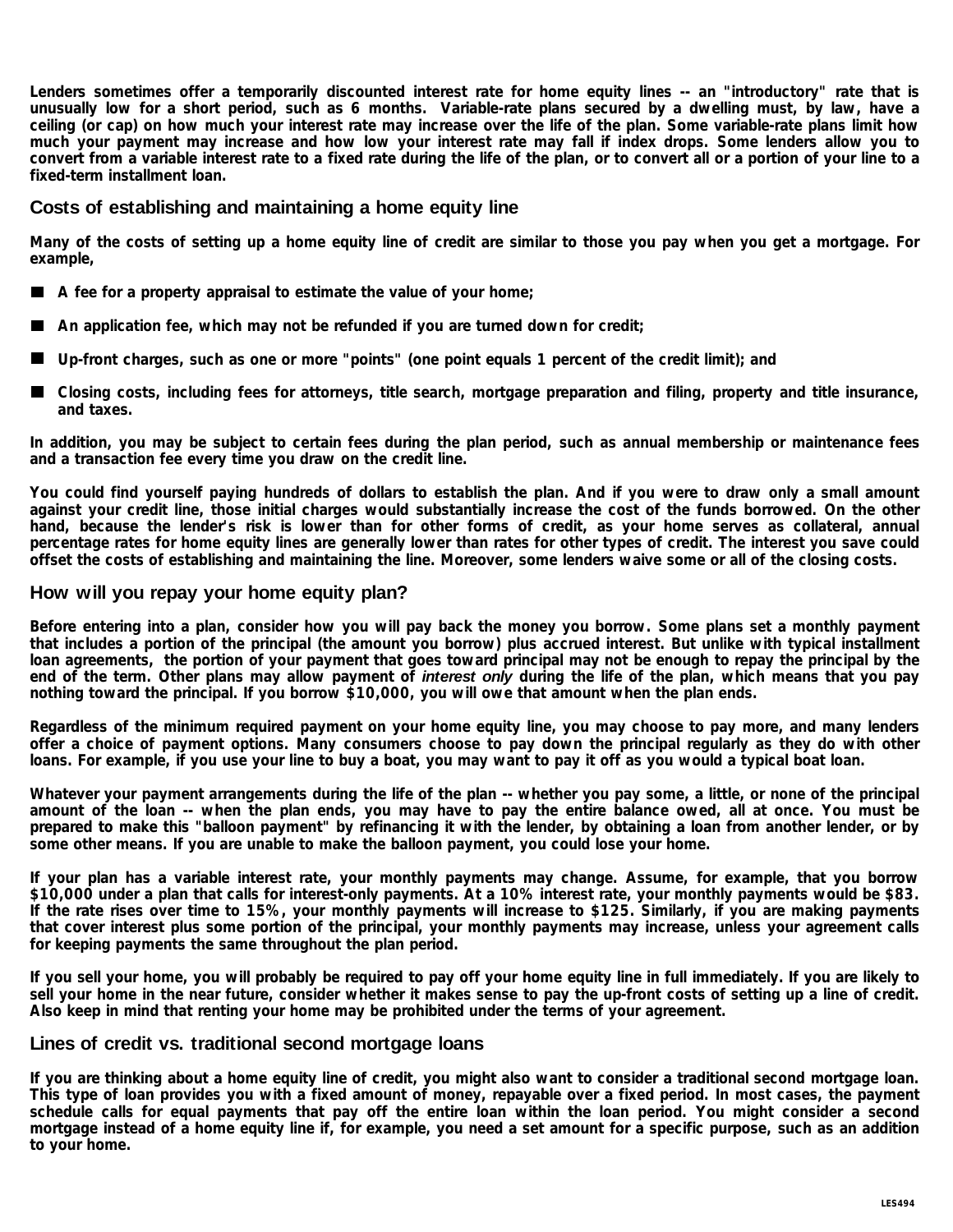In deciding which type of loan best suits your needs, consider the costs under the two alternatives. Look at both the APR and other charges. Do not, however, simply compare the APRs, because the APRs on the two types of loans are figured **differently:** 

- The APR for a traditional second mortgage loan takes into account the interest rate charged plus points and other **finance charges.**
- The APR for a home equity line of credit is based on the periodic interest rate alone. It does not include points or other **charges.**

#### *Disclosures from Lenders*

The federal Truth in Lending Act requires lenders to disclose the important terms and costs of their home equity plans, including the APR, miscellaneous charges, the payment terms, and information about any variable-rate feature. And in general, neither the lender nor anyone else may charge a fee until after you have received this information. You usually get these disclosures when you receive an application form, and you will get additional disclosures before the plan is opened. If any term (other than a variable-rate feature) changes before the plan is opened, the lender must return all fees if you **decide not to enter into the plan because of the change.** 

When you open a home equity line, the transaction puts your home at risk. If the home involved is your principal dwelling, the Truth in Lending Act gives you 3 days from the day the account was opened to cancel the credit line. This right allows you to change your mind for any reason. You simply inform the lender in writing within the 3-day period. The lender must then cancel its security interest in your home and return all fees -- including any application and appraisal fees -- paid to **open the account.** 

#### **What if the lender freezes or reduces your line of credit?**

Plans generally permit lenders to freeze or reduce a credit line if the value of the home "declines significantly" or, when the lender "reasonably believes" that you will be unable to make your payments due to a "material change" in your **financial circumstances. If this happens, you may want to:**

- Talk with your lender. Find out what caused the lender to freeze or reduce your credit line and what, if anything, you can do to restore it. You may be able to provide additional information to restore your line of credit, such as documentation showing that your house has retained its value or that there has not been a "material change" in your financial circumstances. You may want to get copies of your credit reports (go to Federal Trade Commission's website, at www.ftc.gov//freereports, for information about free copies) to make sure all the information in them is correct. If your lender suggests getting a new appraisal, be sure you discuss appraisal firms in advance so that you **know they will accept the new appraisal as valid.**
- Shop around for another line of credit. If your lender does not want to restore your line of credit, shop around to see what other lenders have to offer. You may be able to pay off your original line of credit and take out another one. Keep in mind, however, that you may need to pay some of the same application fees you paid for your original line of **credit.**

#### **GLOSSARY**

Annual membership or maintenance fee - An annual charge for access to a financial product such as a line of credit, credit **card, or account. The fee is charged regardless of whether or not the product is used.**

Annual percentage rate (APR) - The cost of credit, expressed as a yearly rate. For closed-end credit, such as car loans or mortgages, the APR includes the interest rate, points, broker fees, and other credit charges that the borrower is required **to pay. An APR, or an equivalent rate, is not used in leasing agreements.**

Application fee - Fees charged when you apply for a loan or other credit. These fees may include charges for property **appraisal and a credit report.**

Balloon payment - A large extra payment that may be charged at the end of a mortgage loan or lease.

Cap (interest rate) - A limit on the amount that your interest rate can increase. Two types of interest-rate caps exist. Periodic adjustment caps limit the interest-rate increase from one adjustment period to the next. Lifetime caps limit the **interest-rate increase over the life of the loan. By law, all adjustable-rate mortgages have an overall cap.**

Closing or settlement costs - Fees paid when you close (or settle) on a loan. These fees may include application fees; title examination, abstract of title, title insurance, and property survey fees; fees for preparing deeds, mortgages, and settlement documents; attorneys' fees; recording fees; estimated costs of taxes and insurance; and notary, appraisal, and credit report fees. Under the Real Estate Settlement Procedures Act, the borrower receives a good faith estimate of **closing costs within three days of application. The good faith estimate lists each expected cost as an amount or a range.**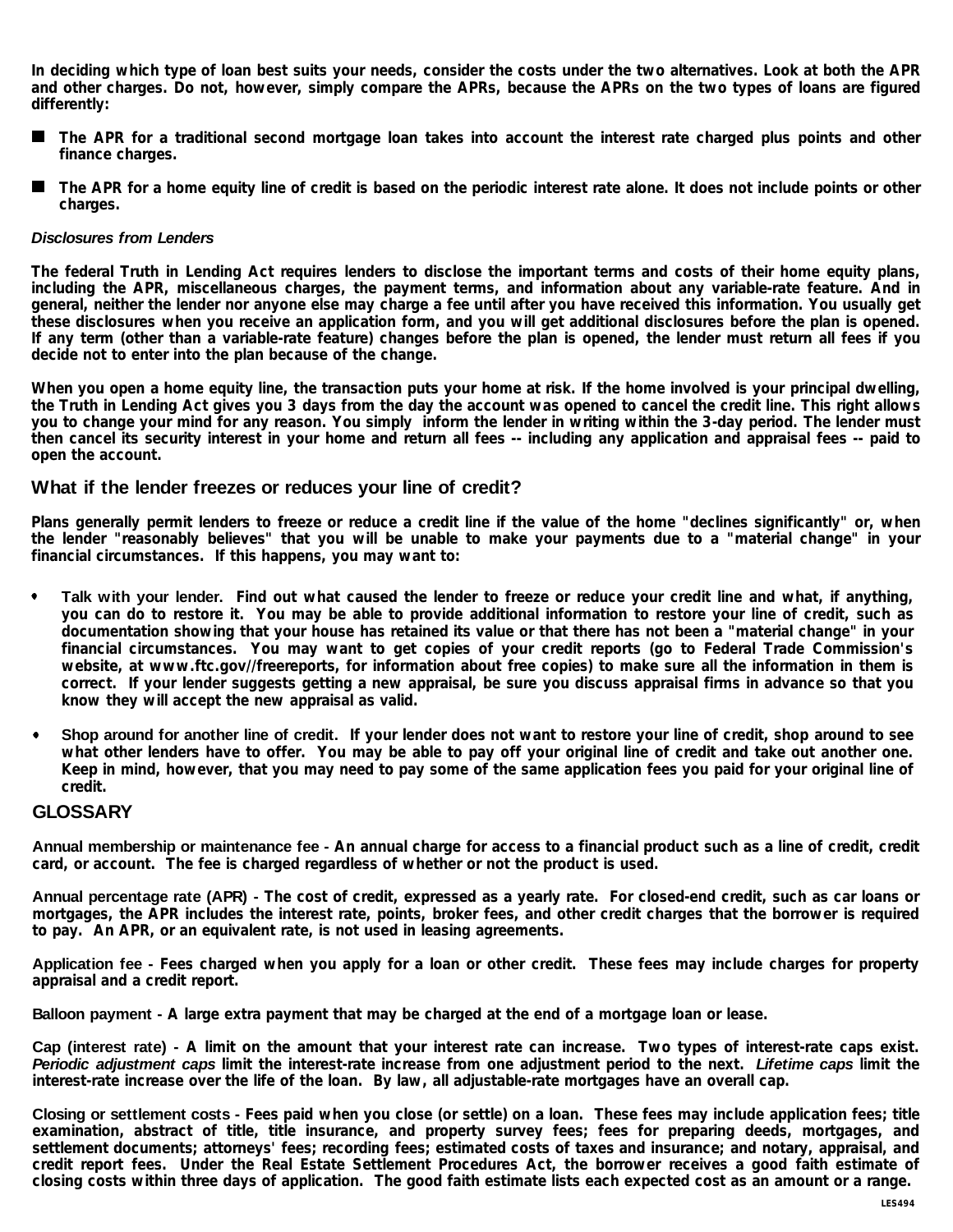Credit limit - The maximum amount that may be borrowed on a credit card or under a home equity line of credit plan.

Equity - The difference between the fair market value of the home and the outstanding balance on your mortgage plus any **outstanding home equity loans.**

**Index - The economic indicator used to calculate interest-rate adjustments for adjustable-rate mortgages or other** adjustable-rate loans. The index rate can increase or decrease at any time. See also Selected Index Rates for ARMs over **an 11-year Period (www.federalreserve.gov/pubs/arms/arms\_english.htm) for examples of common indexes that have changed in the past.**

Interest rate - The percentage rate used to determine the cost of borrowing money, stated usually as a percentage of the **principal loan amount and as an annual rate.**

Margin - The number of percentage points the lender adds to the index rate to calculate the ARM interest rate at each **adjustment.**

Minimum payment - The lowest amount that you must pay (usually monthly) to keep your account in good standing. Under some plans, the minimum payment may cover interest only; under others, it may include both principal and interest.

Points (also called discount points) - One point is equal to 1 percent of the principal amount of a mortgage loan. For example, if a mortgage is \$200,000, one point equals \$2,000. Lenders frequently charge points in both fixed-rate and adjustable-rate mortgages to cover loan origination costs or to provide additional compensation to the lender or broker. These points usually are paid at closing and may be paid by the borrower or the home seller, or may be split between them. In some cases, the money needed to pay points can be borrower (incorporated in the loan amount), but doing so will increase the loan amount and the total costs. Discount points (also called discount fees) are points that you **voluntarily choose to pay in return for a lower interest rate.**

Security interest - If stated in your credit agreement, a creditor's lessor's, or assignee's legal right to your property (such **as your home, stocks, or bonds) that secures payment of your obligation under the credit agreement.**

Transaction fee - Fee charged each time a withdrawal or other specified transaction is made on a line of credit, such as a **balance transfer fee or a cash advance fee.**

Variable rate - An interest rate that changes periodically in relation to an index, such as the prime rate. Payments may **increase or decrease accordingly.** 

#### **Where to go for help**

For additional information or to file a complaint about a bank, savings and loan, credit union, or other financial institution, **contact one of the following federal agencies, depending on the type of institution.**

*State-chartered bank members of the Federal Reserve System*

**Federal Reserve Consumer Help PO Box 1200 Minneapolis, MN 55480 888-851-1920 (toll free) 877-766-8533 (TTY) (toll free) 877-888-2520 (fax) (toll free) e-mail: ConsumerHelp@federalReserve.gov www.FederalReserveConsumerHelp.gov**

*National banks and national-bank owned mortgage companies* **1**

**Office of the Comptroller of the Currency (OCC) Customer Assistance Group 1301 McKinney Street, Suite 3450 Houston, TX 77010 800-613-6743 (toll free) 713-336-4301 (fax) e-mail: customer.assistance@occ.treas.gov www.occ.treas.gov www.helpwithmybank.gov**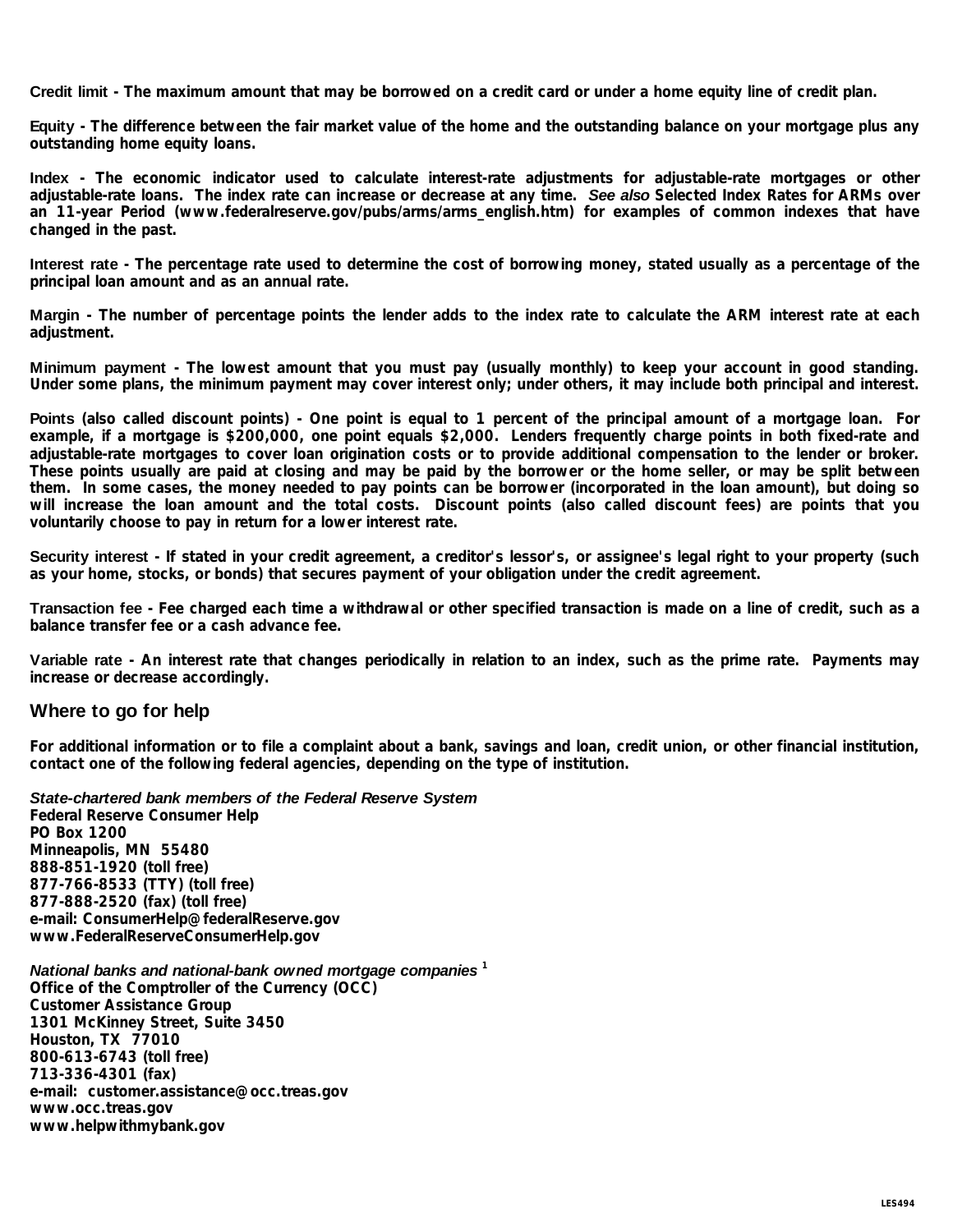*Federally chartered credit unions* **2 National Credit Union Administration (NCUA) Office of Public and Congressional Affairs 1775 Duke Street Alexandria, VA 22314 800-755-1030 (toll free) 703-518-6409 (fax) e-mail: consumerassistance@ncua.gov www.ncua.gov/ConsumerInformation/index.htm**

**For state-chartered credit unions, contact the regulatory agency in the state in which the credit union is chartered. www.ncua.gov/consumerinformation/consumer%20complaints/statechartered.htm**

#### *Federally insured state-chartered banks that are not members of the Federal Reserve System*

**Federal Deposit Insurance Corporation (FDIC) Consumer Response Center 2345 Grand Blvd., Suite 100 Kansas City, MO 64108 877-ASK-FDIC (877-275-3342)(toll free) e-mail: consumeralerts@fdic.gov www.fdic.gov/consumers/consumer/ccc/index.html**

#### *Savings and loan associations* **3**

**Office of Thrift Supervision (OTS) Consumer Affairs 1700 G Street, NW Washington, DC 20552 800-842-6929 (toll free) 800-877-8339 (TTY) (toll free) www.ots.treas.gov**

#### *Mortgage companies and other lenders*

**Federal Trade Commission (FTC) Consumer Response Center 600 Pennsylvania Avenue, NW Washington, DC 20580 202-326-3758 or (877) FTC-HELP 866-FTC-HELP (877-382-4357) (toll-free) www.ftc.gov**

**Banks with "National" in their name or "N.A." after the name. 1**

**Credit unions with "Federal" in their name. 2**

**Federally chartered and some state-chartered associations. 3**

#### **More Resources and ordering information**

**For more resources on mortgages and other financial topics, visit www.federalreserve.gov/consumerinfo.**